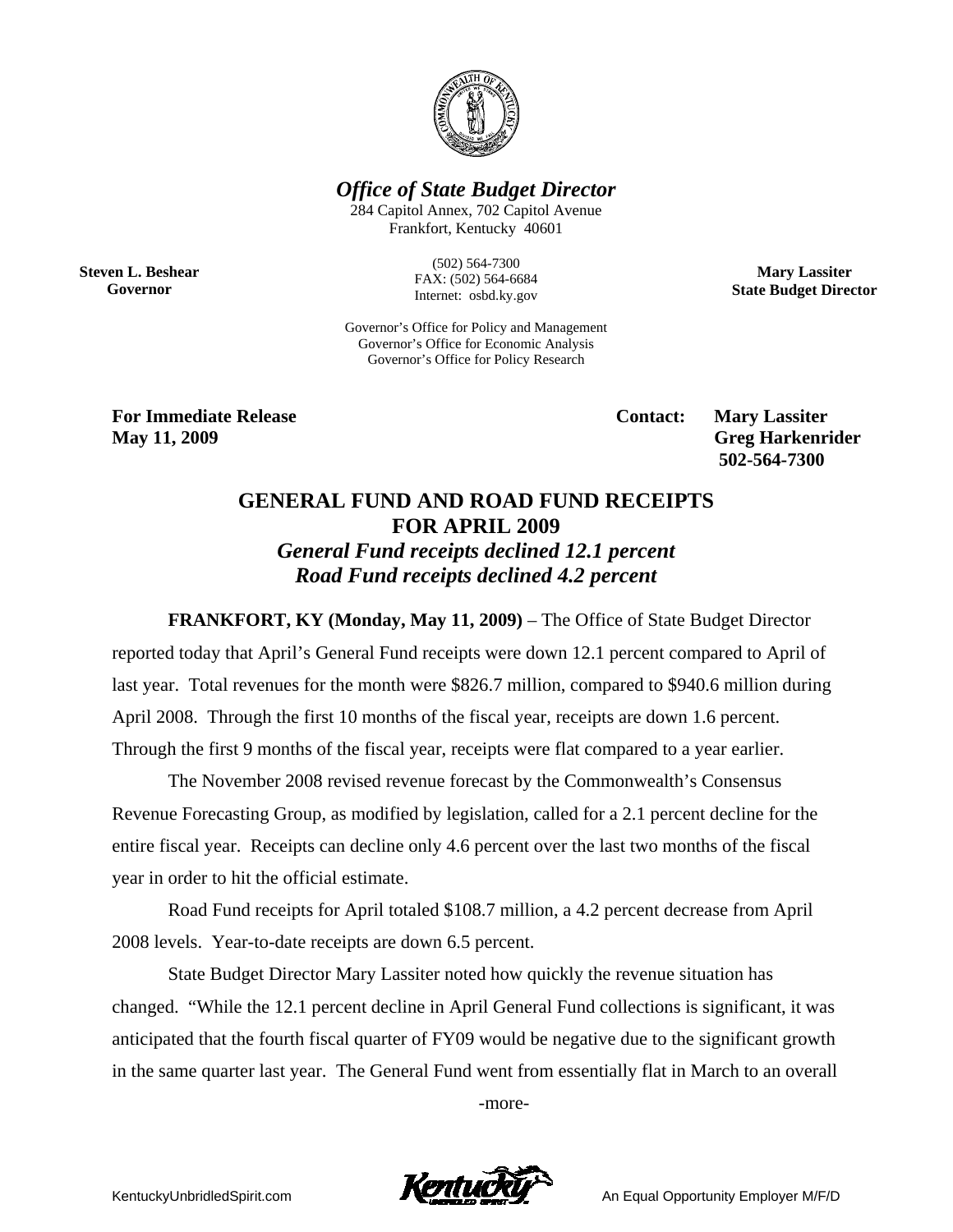year-to-date rate of decline of 1.6 percent in a single month. This volatility highlights the seriousness of the overall budget situation and how consequential receipts will be in the remaining two months of the fiscal year."

Among the major accounts:

- Sales and use tax receipts were up 1.1 percent for the month and are up 0.2 percent for the year.
- Corporation income tax receipts were off 12.2 percent for the month and are down 36.6 percent for the year.
- Individual income tax collections fell 23.7 percent in April and are down 3.5 percent thus far in FY09.
- Property tax collections decreased 16.1 percent for the month and are up 2.1 percent through the first 10 months of the fiscal year.
- Cigarette tax receipts increased 46.1 percent in April but are down 1.3 percent for the year. The floor stocks tax that was part of the law changes in tobacco products brought in an additional \$7.3 million in April.
- Coal severance tax receipts increased 18.7 percent in April and 29.3 percent year-todate.

Road Fund receipts fell 4.2 percent in April with collections of \$108.7 million. The officially revised Road Fund estimates, as modified by legislation, call for a decline in revenues of 2.7 percent for the fiscal year. Based on year-to-date tax collections, revenues would need to increase 16.6 percent for the remainder of FY09 to meet the estimate. April was the fourteenth consecutive month that the Road Fund has declined as motor vehicle usage tax receipts continue to hamper Road Fund growth. Year-to-date receipts in that account, the 6 percent tax on the sale of vehicles, are \$61.9 million less than at this time a year ago.

Among the accounts, motor fuels increased 7.1 percent and has posted annual growth of 1.6 percent in the first 10 months of FY09. Motor vehicle usage revenue was off 26.4 percent in April and has fallen 18.3 percent this year. License and privilege receipts grew 4.8 percent in April but have fallen 4.1 percent through the first 10 months of the fiscal year.

Lassiter commented that a request has been issued to the Consensus Forecasting Group for an official revision of FY 10 General Fund and Road Fund revenue estimates, and that planning estimates have been requested for both funds for FY 11 and FY 12. The meeting dates for the Consensus Forecasting Group have been set by the Legislative Research Commission for May 18 and 29.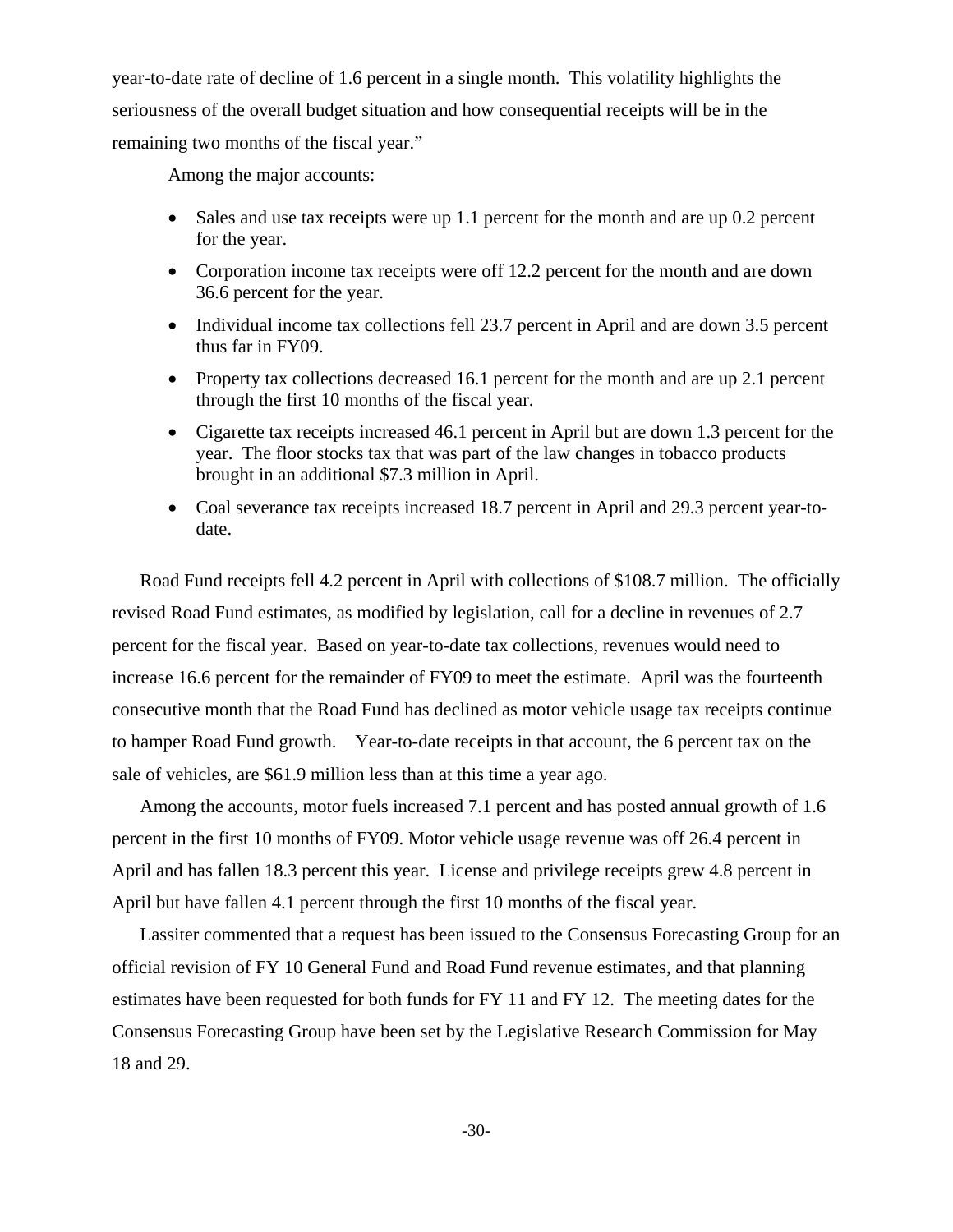Volume 48 Number 10

## **KENTUCKY STATE GOVERNMENT REVENUE 1. GENERAL FUND REVENUE**

|                                      | <b>APRIL</b>  |               |                          | <b>JULY THROUGH APRIL</b> |                 |            |  |
|--------------------------------------|---------------|---------------|--------------------------|---------------------------|-----------------|------------|--|
|                                      | 2009          | 2008          | % Change                 | FY 2009                   | FY 2008         | % Change   |  |
| <b>TOTAL GENERAL FUND</b>            | \$826,719,328 | \$940.569.590 | $-12.1%$                 | \$7,043,795,951           | \$7,157,068,001 | $-1.6%$    |  |
| <b>Tax Receipts</b>                  | \$804,537,672 | \$922,732,683 | $-12.8%$                 | \$6,790,701,549           | \$6,905,967,843 | $-1.7%$    |  |
| Sales and Gross Receipts             | \$274,768,958 | \$260,442,825 | 5.5%                     | \$2,778,732,464           | \$2,766,820,970 | 0.4%       |  |
| <b>Beer Consumption</b>              | 575,816       | 520,866       | 10.5%                    | 5,341,990                 | 5,367,961       | $-0.5%$    |  |
| <b>Beer Wholesale</b>                | 4,068,718     | 3,710,434     | 9.7%                     | 42,459,912                | 40,572,109      | 4.7%       |  |
| Cigarette                            | 20,033,813    | 13,713,773    | 46.1%                    | 140,331,282               | 142,243,192     | $-1.3%$    |  |
| <b>Distilled Spirits Case Sales</b>  | 3,599         | 7,903         | $-54.5%$                 | 84,603                    | 86,193          | $-1.8%$    |  |
| <b>Distilled Spirits Consumption</b> | 350,239       | 781,940       | $-55.2%$                 | 8,337,643                 | 8,587,742       | $-2.9%$    |  |
| <b>Distilled Spirits Wholesale</b>   | 836,162       | 2,013,770     | $-58.5%$                 | 21,682,631                | 21,972,683      | $-1.3%$    |  |
| Insurance Premium                    | (218, 887)    | (128, 867)    | $\hspace{0.05cm} \ldots$ | 85,818,988                | 88,973,618      | $-3.5%$    |  |
| Pari-Mutuel                          | 339,428       | 574,840       | $-41.0%$                 | 2,747,026                 | 3,216,214       | $-14.6%$   |  |
| Race Track Admission                 | 0             | 0             | $\overline{\phantom{a}}$ | 196,579                   | 181,075         | 8.6%       |  |
| Sales and Use                        | 234,928,374   | 232,361,277   | 1.1%                     | 2,394,070,544             | 2,390,365,032   | 0.2%       |  |
| Wine Consumption                     | 101,197       | 176,876       | $-42.8%$                 | 1,894,848                 | 1,962,082       | $-3.4%$    |  |
| Wine Wholesale                       | 524,223       | 878,174       | $-40.3%$                 | 9,827,407                 | 9,916,146       | $-0.9%$    |  |
| <b>Telecommunications Tax</b>        | 4,738,256     | 5,069,141     | $-6.5%$                  | 50,860,282                | 45,988,476      | 10.6%      |  |
| <b>Other Tobacco Products</b>        | 1,220,480     | 762,698       | 60.0%                    | 7,811,157                 | 7,388,446       | 5.7%       |  |
| <b>Floor Stock Tax</b>               | 7,267,539     | 0             | $\sim$ $\sim$            | 7,267,573                 | 0               | ---        |  |
| License and Privilege                | \$57,704,674  | \$54,618,998  | 5.6%                     | \$480,471,064             | \$388,607,388   | 23.6%      |  |
| Alc. Bev. License Suspension         | 43,250        | 82,000        | $-47.3%$                 | 307,050                   | 732,310         | $-58.1%$   |  |
| Coal Severance                       | 25,851,165    | 21,778,541    | 18.7%                    | 243,781,802               | 188,499,737     | 29.3%      |  |
| <b>Corporation License</b>           | 495,960       | 659,599       | $-24.8%$                 | 8,808,305                 | 2,853,811       | 208.7%     |  |
| Corporation Organization             | 0             | 4,500         | $-100.0%$                | 34,065                    | 240,691         | $-85.8%$   |  |
| <b>Occupational Licenses</b>         | 11,492        | 13,279        | $-13.5%$                 | 152,896                   | 102,733         | 48.8%      |  |
| Oil Production                       | 375,006       | 894,799       | $-58.1%$                 | 7,473,891                 | 7,706,268       | $-3.0%$    |  |
| Race Track License                   | 0             | $\Omega$      | $\overline{a}$           | 301,875                   | 194,510         | 55.2%      |  |
| <b>Bank Franchise Tax</b>            | 121,360       | 1,082,340     | $-88.8%$                 | 73,171,644                | 71,375,052      | 2.5%       |  |
| <b>Driver License Fees</b>           | 52,907        | 39,780        | 33.0%                    | 491,229                   | 504,265         | $-2.6%$    |  |
| <b>Minerals Severance</b>            | 704,110       | 1,031,443     | $-31.7%$                 | 11,097,178                | 13,690,575      | $-18.9%$   |  |
| <b>Natural Gas Severance</b>         | 1,995,737     | 2,586,414     | $-22.8%$                 | 38,209,380                | 25,625,466      | 49.1%      |  |
| <b>Limited Liability Entity</b>      | 28,053,687    | 26,446,305    | 6.1%                     | 96,641,749                | 77,081,970      | 25.4%      |  |
| Income                               | \$436,272,868 | \$568,212,876 | $-23.2%$                 | \$2,978,940,437           | \$3,200,437,510 | -6.9%      |  |
| Corporation                          | 20,961,135    | 23,872,665    | $-12.2%$                 | 211,887,897               | 334, 154, 413   | $-36.6%$   |  |
| Individual                           | 415,311,733   | 544,340,211   | $-23.7%$                 | 2,767,052,540             | 2,866,283,096   | $-3.5%$    |  |
| Property                             | \$26,730,337  | \$31,844,117  | $-16.1%$                 | \$485,612,817             | \$475,720,853   | 2.1%       |  |
| Building & Loan Association          | 18,413        | 12,355        | 49.0%                    | 242,391                   | 247,856         | $-2.2%$    |  |
| General - Real                       | 4,160,305     | 3,757,710     | 10.7%                    | 237,654,850               | 232,690,933     | 2.1%       |  |
| General - Tangible                   | 18,660,727    | 20,734,142    | $-10.0%$                 | 186,574,278               | 181,469,645     | 2.8%       |  |
| <b>Omitted &amp; Delinquent</b>      | 2,759,241     | 5,852,602     | $-52.9%$                 | 19,754,349                | 24,720,050      | $-20.1%$   |  |
| <b>Public Service</b>                | 1,114,454     | 1,478,575     | $-24.6%$                 | 40,216,925                | 35,544,549      | 13.1%      |  |
| Other                                | 17,197        | 8,732         | 96.9%                    | 1,170,025                 | 1,047,820       | 11.7%      |  |
| Inheritance                          | \$4,536,596   | \$4,653,742   | $-2.5%$                  | \$34,481,092              | \$43,830,838    | $-21.3%$   |  |
| Miscellaneous                        | \$4,524,239   | \$2,960,126   | 52.8%                    | \$32,463,675              | \$30,550,284    | 6.3%       |  |
| <b>Legal Process</b>                 | 2,222,508     | 1,904,964     | 16.7%                    | 20,110,555                | 20,248,695      | $-0.7%$    |  |
| T. V. A. In Lieu Payments            | 2,279,819     | 1,055,161     | 116.1%                   | 12,292,680                | 10,279,021      | 19.6%      |  |
| Other                                | 21,912        | 0             |                          | 60,439                    | 22,569          | 167.8%     |  |
| <b>Nontax Receipts</b>               | \$22,389,572  | \$20,548,863  | 9.0%                     | \$250,136,996             | \$247,109,695   | 1.2%       |  |
| <b>Departmental Fees</b>             | 3,218,496     | 2,682,170     | 20.0%                    | 26,302,867                | 25,308,289      | 3.9%       |  |
| <b>PSC Assessment Fee</b>            | 5,305         | 1,940         | 173.4%                   | 9,379,484                 | 10,673,484      | $-12.1%$   |  |
| Fines & Forfeitures                  | 2,658,504     | 2,297,927     | 15.7%                    | 24,516,285                | 23,719,194      | 3.4%       |  |
| Interest on Investments              | 98,634        | 100,949       | $-2.3%$                  | 2,448,942                 | 1,211,858       | 102.1%     |  |
| Lottery                              | 17,000,000    | 16,000,000    | 6.3%                     | 158,500,000               | 155,761,591     | 1.8%       |  |
| Sale of NOx Credits                  | 0             | 41,250        | $-100.0%$                | 0                         | 9,576,850       | $-100.0\%$ |  |
| Miscellaneous                        | (591, 367)    | (575, 374)    | ---                      | 28,989,419                | 20,858,429      | 39.0%      |  |
| Redeposit of State Funds             | (\$207,916)   | (\$2,711,955) |                          | \$2,957,406               | \$3,990,463     | $-25.9%$   |  |